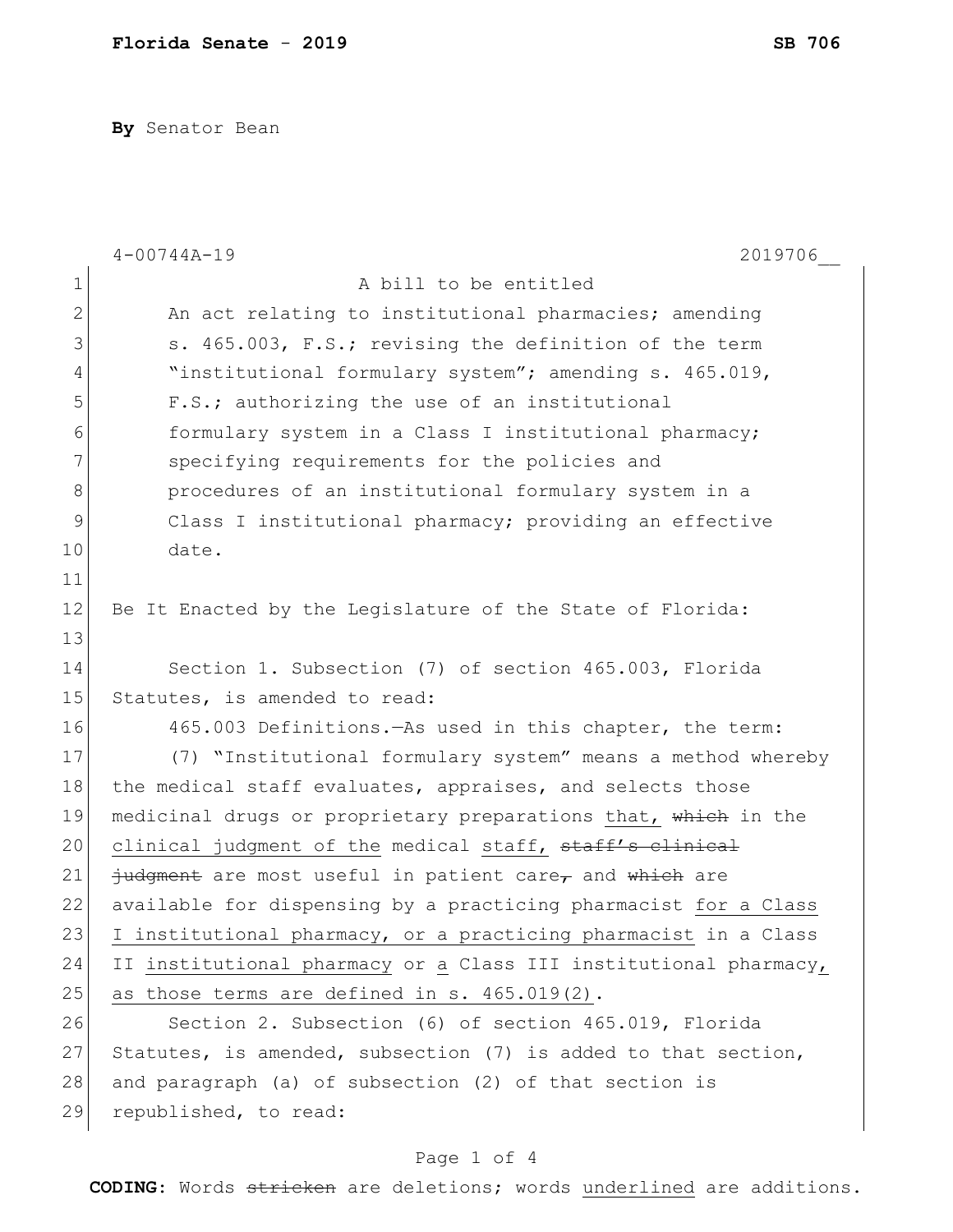```
4-00744A-19 2019706__
30 465.019 Institutional pharmacies; permits.-
31 (2) The following classes of institutional pharmacies are 
32 established:
33 (a) "Class I institutional pharmacies" are those 
34 institutional pharmacies in which all medicinal drugs are 
35 administered from individual prescription containers to the 
36 individual patient and in which medicinal drugs are not 
37 dispensed on the premises, except that nursing homes licensed 
38 under part II of chapter 400 may purchase medical oxygen for 
39 administration to residents. No medicinal drugs may be dispensed 
40 in a Class I institutional pharmacy.
41 (6) In a Class I institutional pharmacy, a Class II 
42 institutional pharmacy, or a Class III institutional pharmacy, 
43 an institutional formulary system may be adopted with approval 
44 of the medical staff for the purpose of identifying those
45 medicinal drugs, proprietary preparations, biologics, 
46 biosimilars, and biosimilar interchangeables that may be 
47 dispensed by a practicing pharmacist for a Class I institutional 
48 pharmacy, or dispensed by a practicing pharmacist in a Class II
49 institutional pharmacy or a Class III institutional pharmacy,
50 who is employed by the institutional pharmacy the pharmacists
51 employed in such institution. A facility that has with a Class I
52 institutional pharmacy permit, a Class II institutional pharmacy 
53 permit, or a Class III institutional pharmacy permit which is
54 operating under the formulary system shall establish policies 
55 and procedures for the development of the system, in accordance
56 with the joint standards of the American Hospital Association 
57 and American Society of Hospital Pharmacists, for the use
58 utilization of an institutional a hospital formulary system,
```
## Page 2 of 4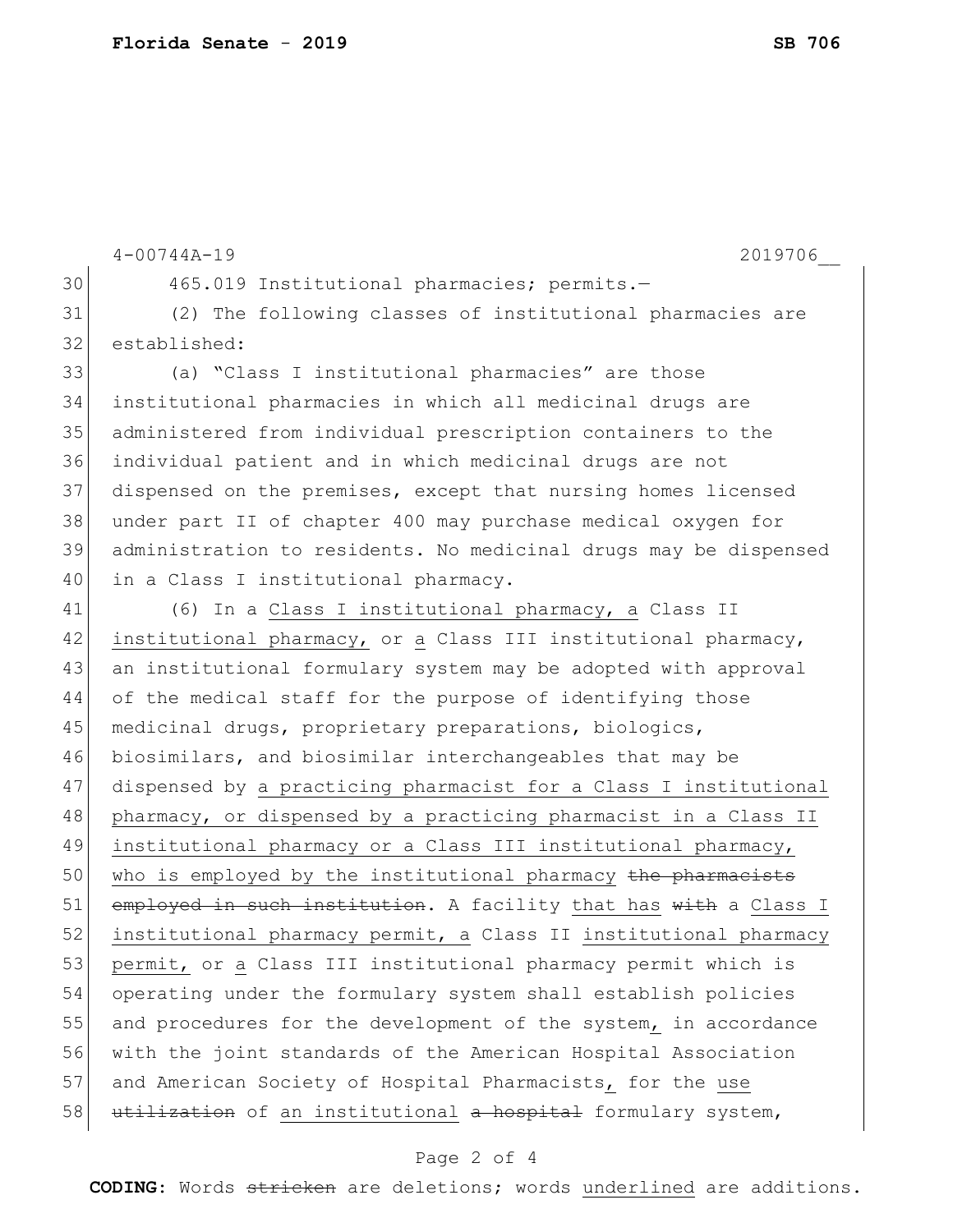|    | $4 - 00744A - 19$<br>2019706                                    |  |  |  |  |  |  |  |  |
|----|-----------------------------------------------------------------|--|--|--|--|--|--|--|--|
| 59 | which must formulary shall be approved by the medical staff.    |  |  |  |  |  |  |  |  |
| 60 | (7) The policies and procedures for an institutional            |  |  |  |  |  |  |  |  |
| 61 | formulary system in a Class I institutional pharmacy must:      |  |  |  |  |  |  |  |  |
| 62 | (a) Be approved by the medical staff.                           |  |  |  |  |  |  |  |  |
| 63 | (b) Openly provide detailed methods and criteria for the        |  |  |  |  |  |  |  |  |
| 64 | selection and objective evaluation of all available             |  |  |  |  |  |  |  |  |
| 65 | pharmaceuticals.                                                |  |  |  |  |  |  |  |  |
| 66 | (c) Include policies for the development, maintenance,          |  |  |  |  |  |  |  |  |
| 67 | approval, dissemination, and notification to prescribers of the |  |  |  |  |  |  |  |  |
| 68 | drug formulary and for continuous and comprehensive review of   |  |  |  |  |  |  |  |  |
| 69 | formulary drugs.                                                |  |  |  |  |  |  |  |  |
| 70 | (d) Provide for regular monitoring of compliance with the       |  |  |  |  |  |  |  |  |
| 71 | policies and procedures and of clinical outcomes in             |  |  |  |  |  |  |  |  |
| 72 | circumstances in which a substitution of drugs has occurred.    |  |  |  |  |  |  |  |  |
| 73 | (e) Provide a mechanism to inform the prescriber prior to       |  |  |  |  |  |  |  |  |
| 74 | any substitution of drugs by using a method of communication    |  |  |  |  |  |  |  |  |
| 75 | designated by the prescriber for such purpose. The method of    |  |  |  |  |  |  |  |  |
| 76 | communication designated by the prescriber must be noted in the |  |  |  |  |  |  |  |  |
| 77 | patient's chart.                                                |  |  |  |  |  |  |  |  |
| 78 | (f) Establish a process that allows any individual              |  |  |  |  |  |  |  |  |
| 79 | prescriber to opt out of the formulary system.                  |  |  |  |  |  |  |  |  |
| 80 | (g) Establish a process that allows any individual              |  |  |  |  |  |  |  |  |
| 81 | prescriber to opt out of the formulary system only with respect |  |  |  |  |  |  |  |  |
| 82 | to a particular patient.                                        |  |  |  |  |  |  |  |  |
| 83 | Include policies stating that practitioners will not be<br>(h)  |  |  |  |  |  |  |  |  |
| 84 | penalized for prescribing nonformulary drug products that are   |  |  |  |  |  |  |  |  |
| 85 | medically necessary.                                            |  |  |  |  |  |  |  |  |
| 86 | (i) Be consistent with applicable state and federal laws        |  |  |  |  |  |  |  |  |
| 87 | and with rules of the department and board.                     |  |  |  |  |  |  |  |  |
|    |                                                                 |  |  |  |  |  |  |  |  |

## Page 3 of 4